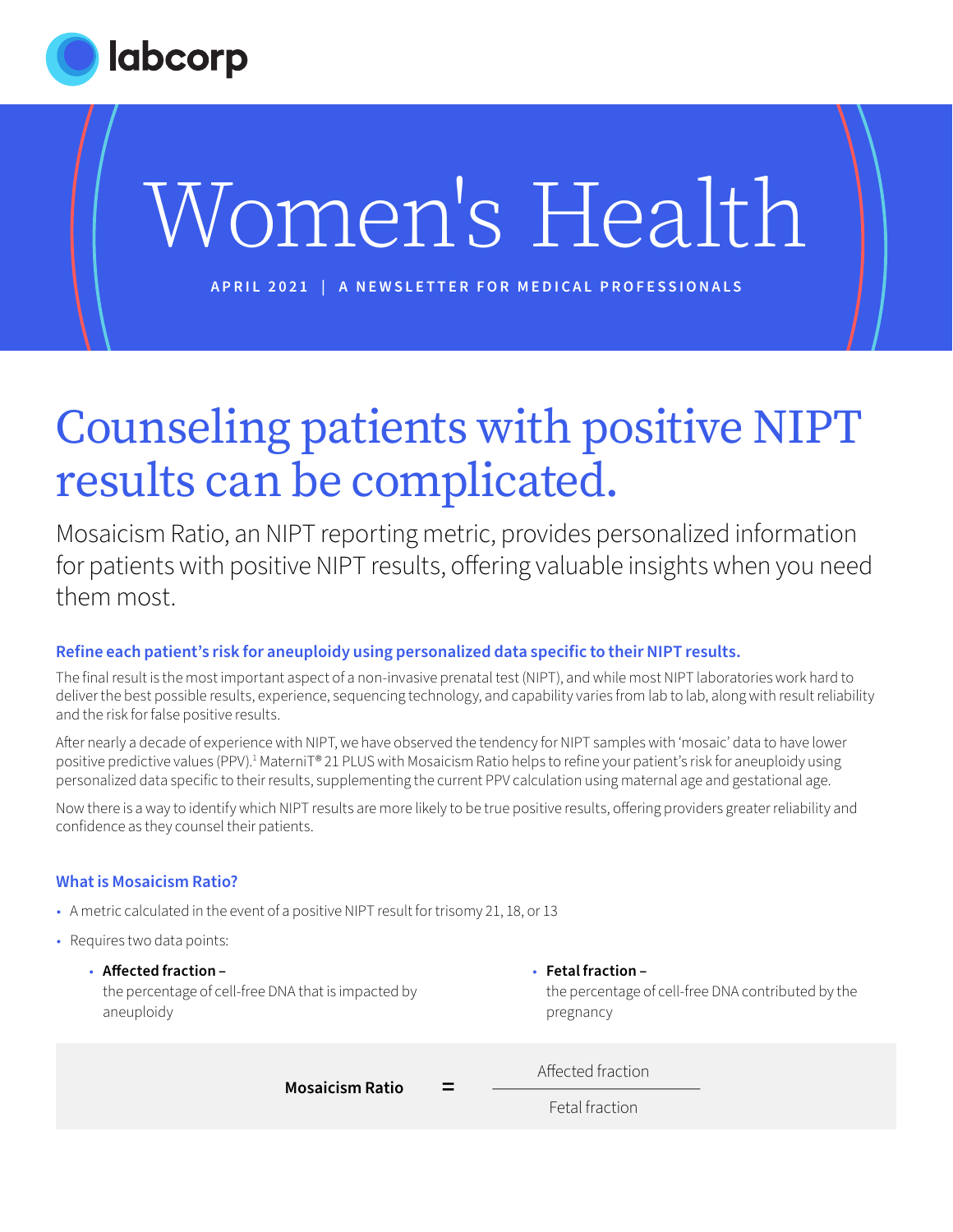### **How is Mosaicism Ratio interpreted?**

| <b>Groups</b> | Likelihood of POSITIVE result being a TRUE POSITIVE                                                                                                  |
|---------------|------------------------------------------------------------------------------------------------------------------------------------------------------|
| High mosaic   | Positive NIPT result is more likely to be a true positive, associated with a higher PPV (see report below)                                           |
| Low mosaic    | Positive NIPT result is more likely to be a false positive, associated with a lower PPV (see report below)                                           |
| Non-mosaic    | Positive NIPT result that is very likely to be a true positive, associated with the highest PPV. No 'mosaic'<br>language will display on the report. |



# **Positive Predictive Value (PPV) by trisomy and Mosaicism Ratio group1**

In general, as Mosaicism Ratio increases, so does the positive predictive value (PPV) of the result. The PPV associated with an individual patient result depends on the trisomy involved and the Mosaicism Ratio associated with the results (i.e. non-mosaic, high mosaic, or low mosaic).



| <b>Mosaicism Ratio Group (MR value)</b> | <b>Trisomy 21</b>    | <b>Trisomy 18</b>    | <b>Trisomy 13</b>    |
|-----------------------------------------|----------------------|----------------------|----------------------|
| <b>Non-mosaic</b> (0.7 and above)       | 98.4%                | 96.3%                | 93.9%                |
|                                         | [95% CI: 96.6-99.3%] | [95% CI: 91.2-98.6%] | [95% CI: 82.1-98.4%] |
| <b>High mosaic</b> $(0.5-0.69)$         | 90.0%                | 85.7%                | 66.7%                |
|                                         | [95% CI: 66.9-98.2%  | [95% CI: 70.8-94.1%] | [95% CI: 46.0-82.8%] |
| <b>Low mosaic</b> $(0.2 - 0.49)$        | 28.6%                | 63.2%                | 7.9%                 |
|                                         | [95% CI: 5.1-69.7%]  | [95% CI: 38.6-82.8%] | [95% CI: 2.1-22.5%]  |